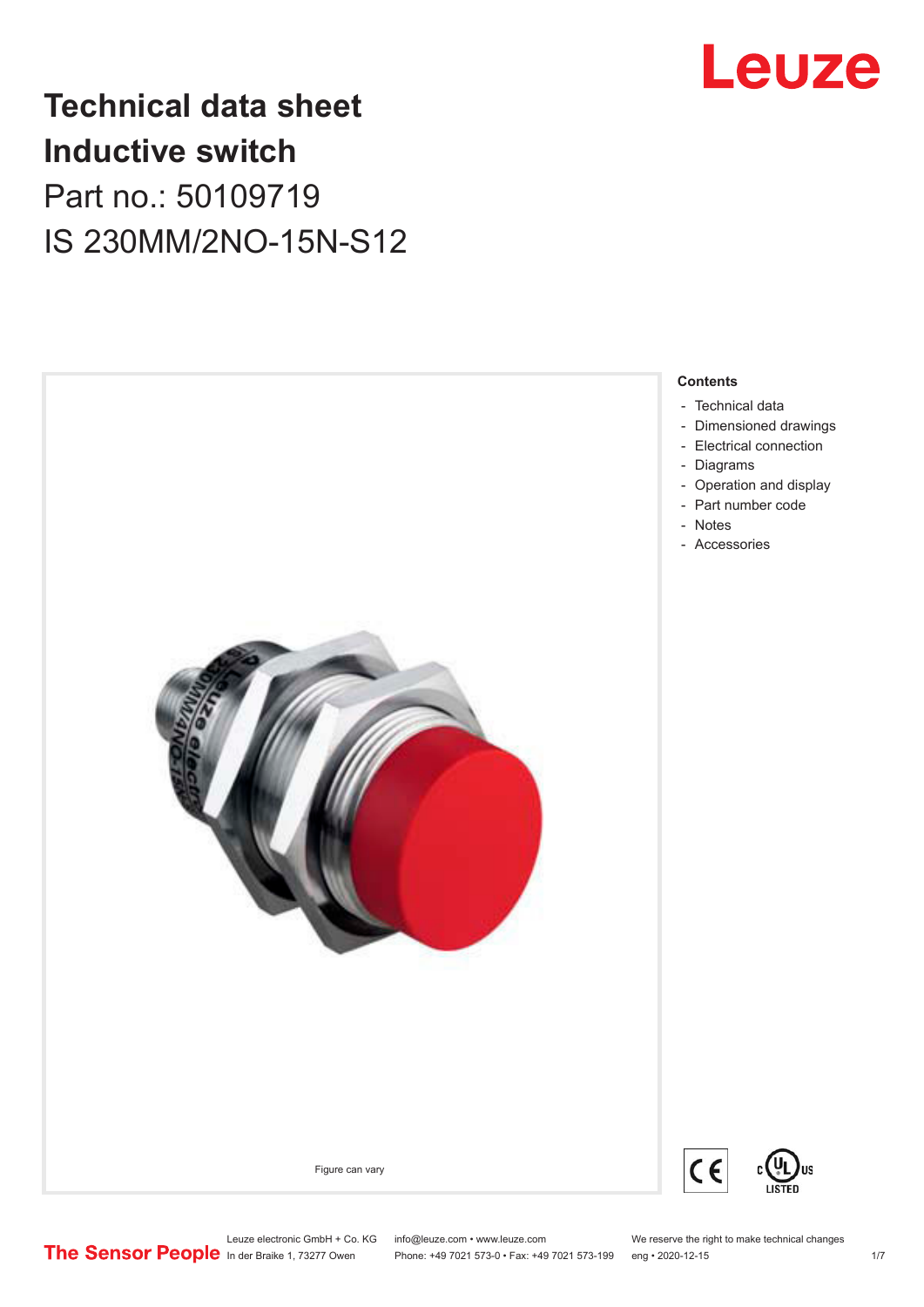**Protective circuit** Inductive protection

## <span id="page-1-0"></span>**Technical data**

# Leuze

#### **Basic data**

| <b>Series</b>                             | 230             |
|-------------------------------------------|-----------------|
| Typ. operating range limit S <sub>n</sub> | 15 <sub>1</sub> |
| Operating range S <sub>3</sub>            | $\ddotsc$       |

#### **Electrical data**

|                                      | Polarity reversal protection                                                             |
|--------------------------------------|------------------------------------------------------------------------------------------|
|                                      | Short circuit protected                                                                  |
| Performance data                     |                                                                                          |
| Supply voltage $U_{\rm B}$           | 10  30 V. DC                                                                             |
| <b>Residual ripple</b>               | $0 20 \%$ , From $U_{\rm B}$                                                             |
| <b>Open-circuit current</b>          | $010$ mA                                                                                 |
| Temperature drift, max. (in % of S.) | 10 %, Over the entire operating<br>temperature range                                     |
| Repeatability, max. (in % of S.)     | 5 %, For $U_R$ = 20  30 VDC, ambient<br>temperature $T_a = 23 \degree C \pm 5 \degree C$ |
| <b>Switching hysteresis</b>          | 20%                                                                                      |

15 mm

0 ... 12.1 mm

#### **Outputs**

**Number of digital switching outputs** 1 Piece(s)

**Thread size** M12 **Type** Male **Material** Metal **No. of pins** 4-pin **Encoding** A-coded

| <b>Switching outputs</b>   |                     |                            |                    |
|----------------------------|---------------------|----------------------------|--------------------|
|                            |                     | <b>Voltage type</b>        | <b>DC</b>          |
|                            |                     | Switching current, max.    | 200 mA             |
| Residual current, max.     |                     |                            | $0.1 \text{ mA}$   |
| Voltage drop               |                     |                            | $\leq 2$ V         |
| <b>Switching output 1</b>  |                     |                            |                    |
|                            |                     | <b>Switching element</b>   | Transistor, NPN    |
|                            |                     | <b>Switching principle</b> | NO (normally open) |
|                            |                     |                            |                    |
|                            | <b>Timing</b>       |                            |                    |
| <b>Switching frequency</b> |                     |                            | 700 Hz             |
| <b>Readiness delay</b>     |                     |                            | $60$ ms            |
|                            | <b>Connection</b>   |                            |                    |
|                            |                     |                            |                    |
| Number of connections      |                     |                            | 1 Piece(s)         |
|                            |                     |                            |                    |
|                            | <b>Connection 1</b> |                            |                    |
|                            | <b>Function</b>     |                            | Signal OUT         |
|                            |                     |                            | Voltage supply     |
|                            |                     | <b>Type of connection</b>  | Connector          |

#### **Type of fastening** Mounting thread **Standard measuring plate** 45 x 45 mm<sup>2</sup>, Fe360 **Operation and display**

| Type of display | I ED       |
|-----------------|------------|
| Number of LEDs  | 1 Piece(s) |

**Metal housing** Nickel-plated brass **Sensing face material example 3 and Plastic, Polybutylene (PBT)** 

**Design** Cylindrical **Thread size** M30 x 1.5 mm **Dimension (Ø x L)** 30 mm x 63.5 mm **Type of installation** Non-embedded **Housing material Metal** 

**Net weight** 130 g **Housing color** Red, RAL 3000

#### **Environmental data**

**Mechanical data**

| Ambient temperature, operation | -25  70 °C                   |
|--------------------------------|------------------------------|
| Ambient temperature, storage   | $-2570$ $^{\circ}$ C $^{-1}$ |

Silver

#### **Certifications**

| Degree of protection                               | IP 67         |
|----------------------------------------------------|---------------|
| <b>Protection class</b>                            | $\mathbf{H}$  |
| <b>Certifications</b>                              | c UL US       |
| Test procedure for EMC in accordance IEC 61000-4-2 |               |
| with standard                                      | IEC 61000-4-3 |
|                                                    | IEC 61000-4-4 |
| <b>Standards applied</b>                           | IEC 60947-5-2 |
|                                                    |               |

#### **Correction factors**

| <b>Aluminum</b>        | 0.5  |
|------------------------|------|
| <b>Stainless steel</b> | 0.85 |
| Copper                 | 0.4  |
| <b>Brass</b>           | 0.5  |
| Fe360 steel            |      |

#### **Classification**

| <b>Customs tariff number</b> | 85365019 |  |
|------------------------------|----------|--|
| eCl@ss 5.1.4                 | 27270101 |  |
| eCl@ss 8.0                   | 27270101 |  |
| eCl@ss 9.0                   | 27270101 |  |
| eCl@ss 10.0                  | 27270101 |  |
| eCl@ss 11.0                  | 27270101 |  |
| <b>ETIM 5.0</b>              | EC002714 |  |
| <b>ETIM 6.0</b>              | EC002714 |  |
| <b>ETIM 7.0</b>              | EC002714 |  |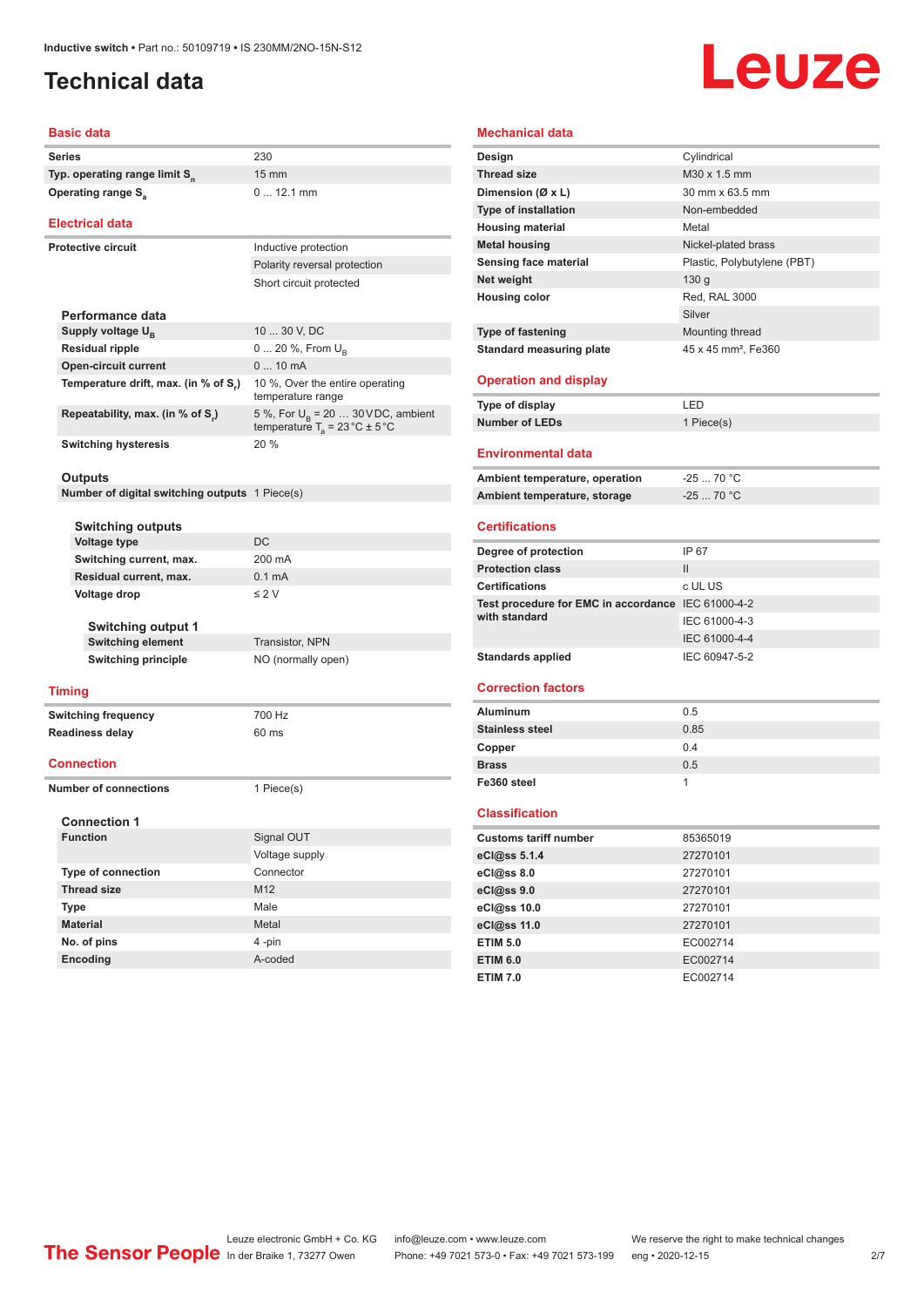### <span id="page-2-0"></span>**Dimensioned drawings**

All dimensions in millimeters



## **Electrical connection**

**Connection 1**

| <b>Function</b>           | Signal OUT     |
|---------------------------|----------------|
|                           | Voltage supply |
| <b>Type of connection</b> | Connector      |
| <b>Thread size</b>        | M12            |
| <b>Type</b>               | Male           |
| <b>Material</b>           | Metal          |
| No. of pins               | 4-pin          |
| Encoding                  | A-coded        |

#### **Pin Pin assignment**

|   | $V +$            |
|---|------------------|
|   | n.c.             |
| ໍ | <b>GND</b>       |
|   | OUT <sub>1</sub> |

## Leuze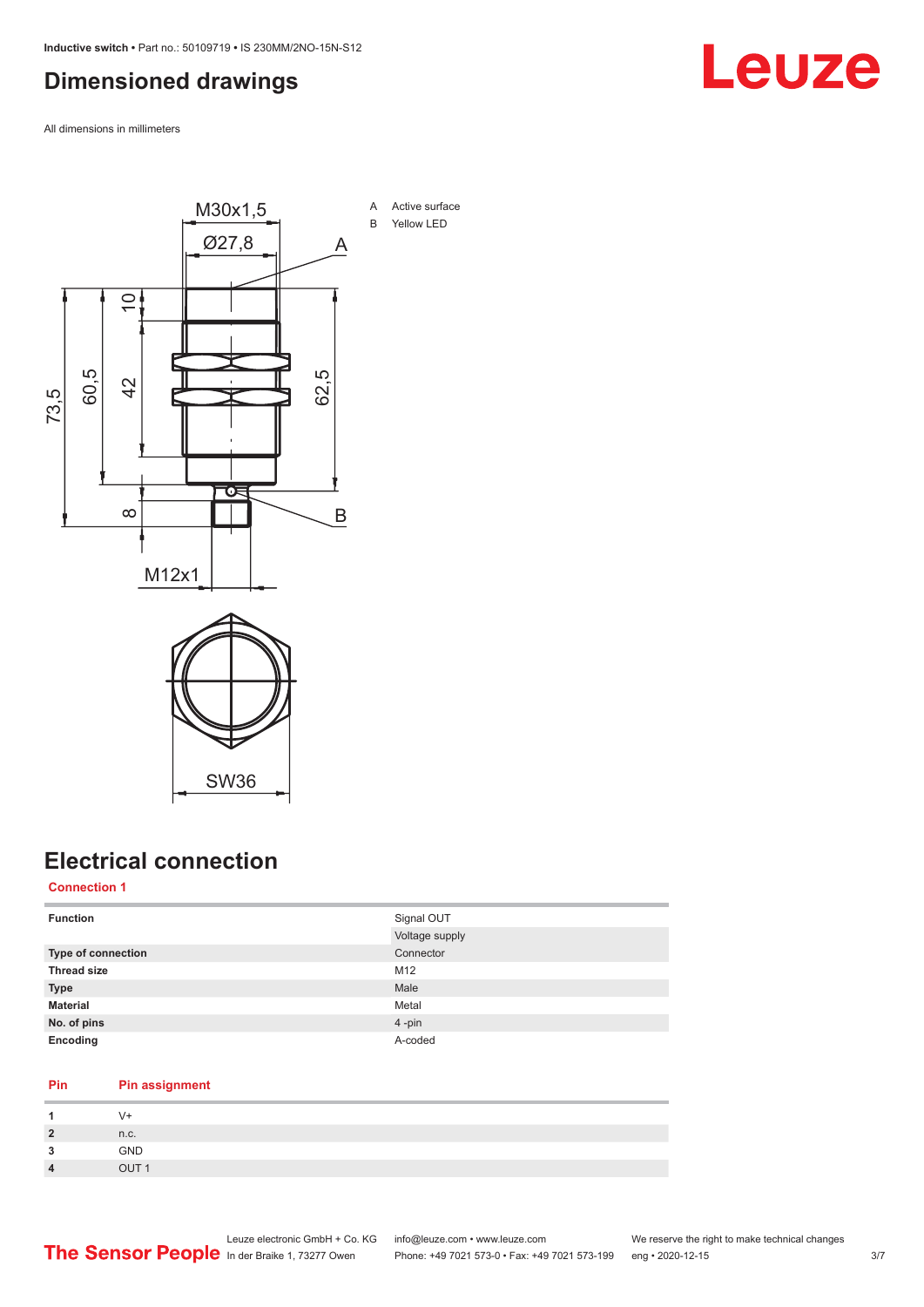### <span id="page-3-0"></span>**Diagrams**

# Leuze

#### Non-embedded installation



### Types with  $S_n$  = 15.0 mm



## **Operation and display**

| <b>LED</b> | <b>Display</b> | <b>Meaning</b> |
|------------|----------------|----------------|
|            |                |                |

a Inductive switch

b Standard measuring plate

**1** Yellow, continuous light Switching output/switching state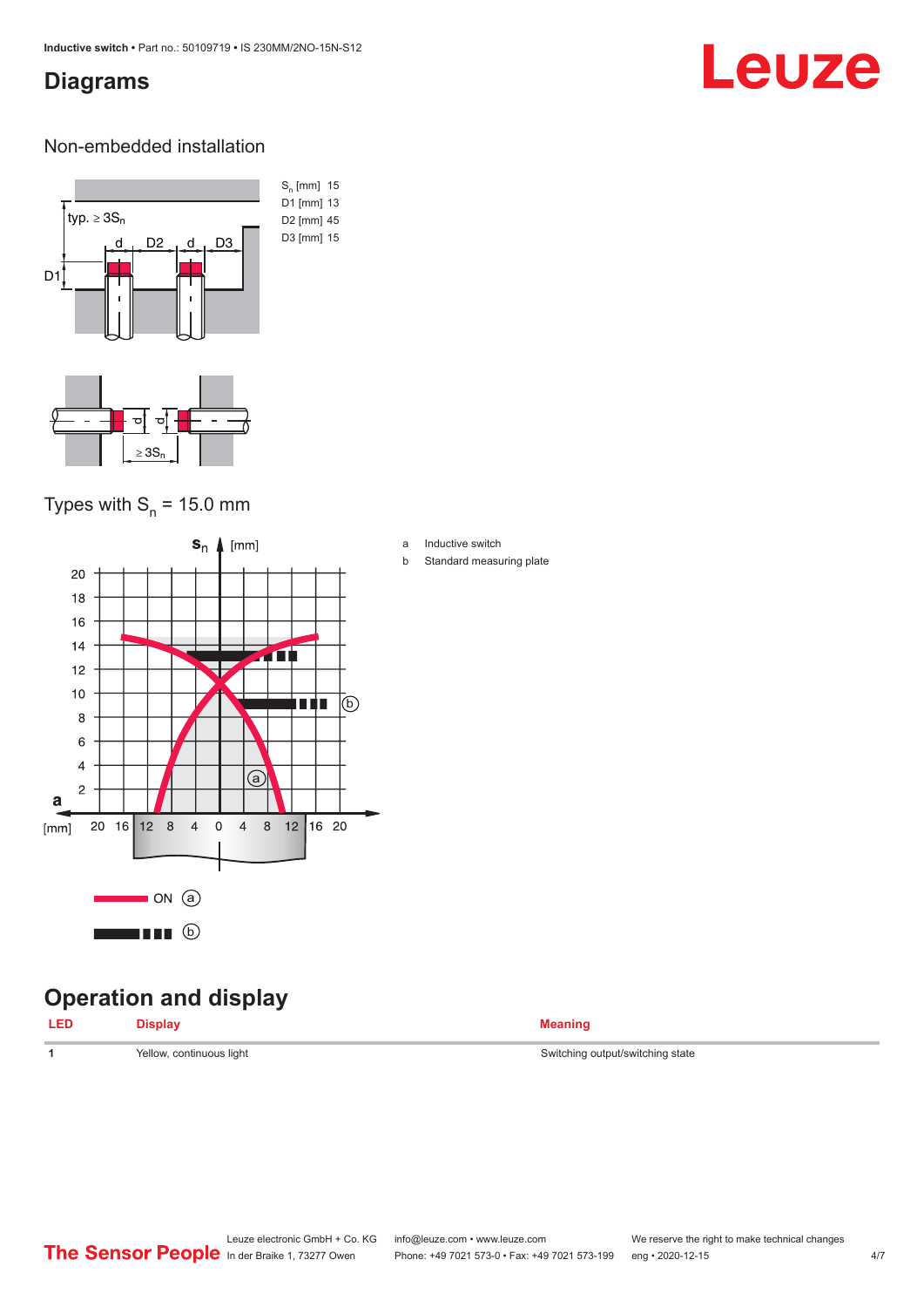### <span id="page-4-0"></span>**Part number code**

Part designation: **ISX YYY ZZ/AAA.BB-CCC-DDD-DDD**



| <b>ISX</b> | Operating principle / construction<br>IS: inductive switch, standard design<br>ISS: inductive switch, short construction                                                                                                                                                                                                                                                                                                                                                                                                                                                                                                                                                                                                                                                                                                                                                                                                                                                                                                                                                                                                                                                                                                                                                                                                                                                                                                                                                                          |
|------------|---------------------------------------------------------------------------------------------------------------------------------------------------------------------------------------------------------------------------------------------------------------------------------------------------------------------------------------------------------------------------------------------------------------------------------------------------------------------------------------------------------------------------------------------------------------------------------------------------------------------------------------------------------------------------------------------------------------------------------------------------------------------------------------------------------------------------------------------------------------------------------------------------------------------------------------------------------------------------------------------------------------------------------------------------------------------------------------------------------------------------------------------------------------------------------------------------------------------------------------------------------------------------------------------------------------------------------------------------------------------------------------------------------------------------------------------------------------------------------------------------|
| <b>YYY</b> | <b>Series</b><br>203: series with Ø 3 mm<br>204: series with $\varnothing$ 4 mm<br>205: series with M5 x 0.5 external thread<br>206: series with $\varnothing$ 6.5 mm<br>208: series with M8 x 1 external thread<br>212: series with M12 x 1 external thread<br>218: series with M18 x 1 external thread<br>230: series with M30 x 1.5 external thread<br>240: series in cubic design<br>244: series in cubic design<br>255: series with 5 x 5 mm <sup>2</sup> cross section<br>288: series with 8 x 8 mm <sup>2</sup> cross section                                                                                                                                                                                                                                                                                                                                                                                                                                                                                                                                                                                                                                                                                                                                                                                                                                                                                                                                                              |
| <b>ZZ</b>  | Housing / thread<br>MM: metal housing (active surface: plastic) / metric thread<br>FM: full-metal housing (active surface: stainless steel AISI 316L) / metric thread<br>MP: metal housing (active surface: plastic) / smooth (without thread)                                                                                                                                                                                                                                                                                                                                                                                                                                                                                                                                                                                                                                                                                                                                                                                                                                                                                                                                                                                                                                                                                                                                                                                                                                                    |
| <b>AAA</b> | Output current / supply<br>4NO: PNP transistor, NO contact<br>4NC: PNP transistor, NC contact<br>2NO: NPN transistor, NO contact<br>2NC: NPN transistor, NC contact<br>1NO: relay, NO contact / AC/DC<br>1NC: relay, NC contact / AC/DC<br>44: 2 PNP transistor switching outputs, antivalent (NO + NC)<br>22: 2 NPN transistor switching outputs, antivalent (NO + NC)                                                                                                                                                                                                                                                                                                                                                                                                                                                                                                                                                                                                                                                                                                                                                                                                                                                                                                                                                                                                                                                                                                                           |
| BB         | Special equipment<br>n/a: no special equipment<br>5F: food version<br>5: housing material V2A (1.4305, AISI 303)                                                                                                                                                                                                                                                                                                                                                                                                                                                                                                                                                                                                                                                                                                                                                                                                                                                                                                                                                                                                                                                                                                                                                                                                                                                                                                                                                                                  |
| <b>CCC</b> | Measurement range / type of installation<br>1E0: typ. range limit 1.0 mm / embedded installation<br>1E5: typ. range limit 1.5 mm / embedded installation<br>2E0: typ. range limit 2.0 mm / embedded installation<br>3E0: typ. range limit 3.0 mm / embedded installation<br>4E0: typ. range limit 4.0 mm / embedded installation<br>5E0: typ. range limit 5.0 mm / embedded installation<br>6E0: typ. range limit 6.0 mm / embedded installation<br>8E0: typ. range limit 8.0 mm / embedded installation<br>10E: typ. range limit 10.0 mm / embedded installation<br>12E: typ. range limit 12.0 mm / embedded installation<br>15E: typ. range limit 15.0 mm / embedded installation<br>20E: typ. range limit 20.0 mm / embedded installation<br>22E: typ. range limit 22.0 mm / embedded installation<br>2N5: typ. range limit 2.5 mm / non-embedded installation<br>4N0: typ. range limit 4.0 mm / non-embedded installation<br>8NO: typ. range limit 8.0 mm / non-embedded installation<br>10N: typ. range limit 10.0 mm / non-embedded installation<br>12N: typ. range limit 12.0 mm / non-embedded installation<br>14N: typ. range limit 14.0 mm / non-embedded installation<br>15N: typ. range limit 15.0 mm / non-embedded installation<br>20N: typ. range limit 20.0 mm / non-embedded installation<br>22N: typ. range limit 22.0 mm / non-embedded installation<br>25N: typ. range limit 25.0 mm / non-embedded installation<br>40N: typ. range limit 40.0 mm / non-embedded installation |
| <b>DDD</b> | <b>Electrical connection</b><br>n/a: cable, standard length 2000 mm<br>S12: M12 connector, 4-pin, axial<br>200-S12: cable, length 200 mm with M12 connector, 4-pin, axial<br>200-S8.3: cable, length 200 mm with M8 connector, 3-pin, axial<br>S8.3: M8 connector, 3-pin, axial<br>005-S8.3: cable, length 500 mm with M8 connector, 3-pin, axial<br>050: cable, standard length 5000 mm, 3-wire                                                                                                                                                                                                                                                                                                                                                                                                                                                                                                                                                                                                                                                                                                                                                                                                                                                                                                                                                                                                                                                                                                  |



 $\%$  A list with all available device types can be found on the Leuze website at www.leuze.com.

In der Braike 1, 73277 Owen Phone: +49 7021 573-0 • Fax: +49 7021 573-199 eng • 2020-12-15

Leuze electronic GmbH + Co. KG info@leuze.com • www.leuze.com We reserve the right to make technical changes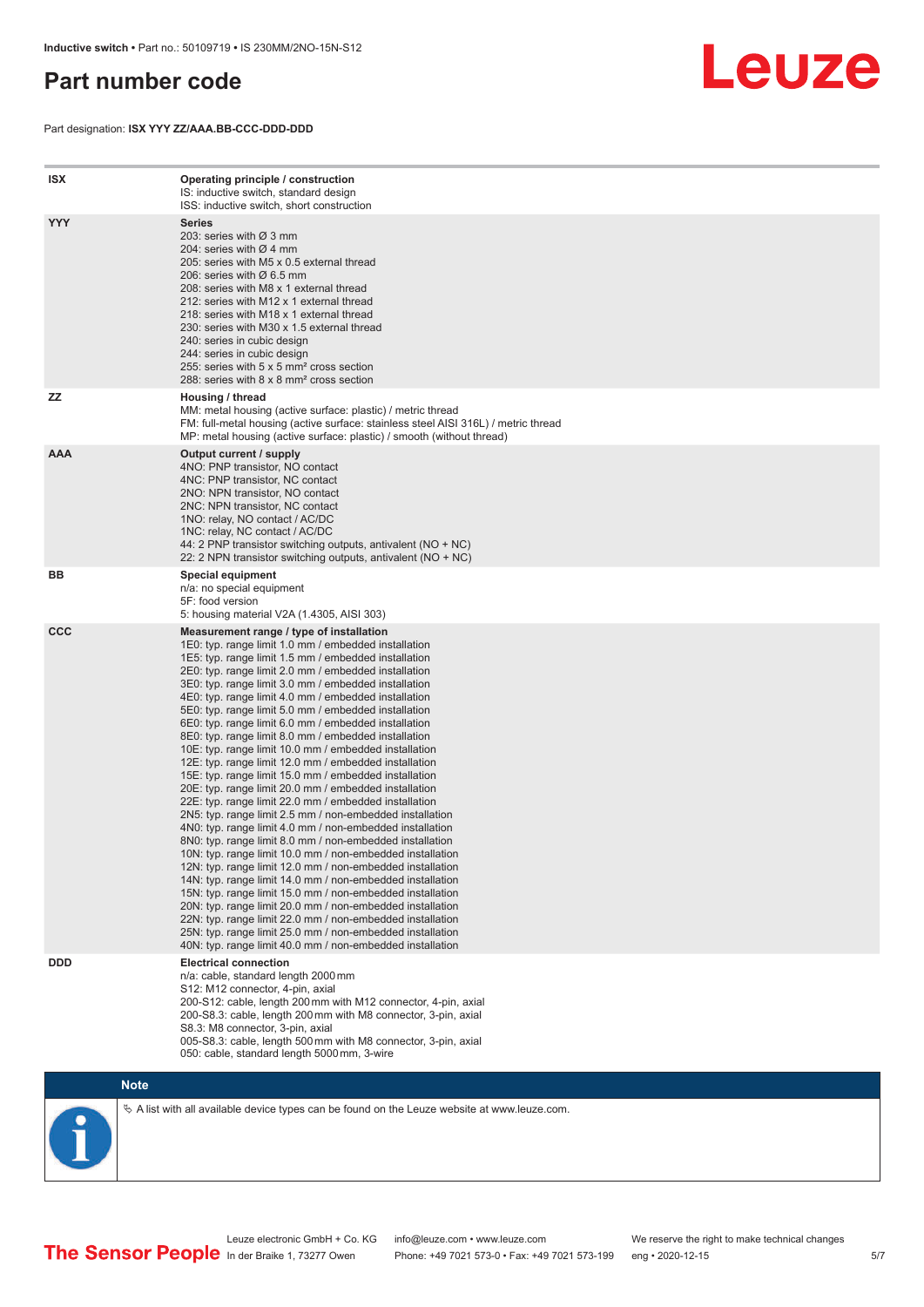#### <span id="page-5-0"></span>**Notes**

|  |  | Observe intended use! |  |
|--|--|-----------------------|--|
|--|--|-----------------------|--|

 $\%$  This product is not a safety sensor and is not intended as personnel protection.

 $\&$  The product may only be put into operation by competent persons.

 $\%$  Only use the product in accordance with its intended use.



#### **Accessories**

## Connection technology - Connection cables

|  | Part no. | <b>Designation</b>     | <b>Article</b>   | <b>Description</b>                                                                                                                                          |
|--|----------|------------------------|------------------|-------------------------------------------------------------------------------------------------------------------------------------------------------------|
|  | 50130654 | KD U-M12-4A-P1-<br>020 | Connection cable | Connection 1: Connector, M12, Axial, Female, A-coded, 4-pin<br>Connection 2: Open end<br>Shielded: No<br>Cable length: 2,000 mm<br>Sheathing material: PUR  |
|  | 50130657 | KD U-M12-4A-P1-<br>050 | Connection cable | Connection 1: Connector, M12, Axial, Female, A-coded, 4 -pin<br>Connection 2: Open end<br>Shielded: No<br>Cable length: 5,000 mm<br>Sheathing material: PUR |
|  | 50130648 | KD U-M12-4A-V1-<br>020 | Connection cable | Connection 1: Connector, M12, Axial, Female, A-coded, 4-pin<br>Connection 2: Open end<br>Shielded: No<br>Cable length: 2,000 mm<br>Sheathing material: PVC  |
|  | 50130688 | KD U-M12-4W-V1-<br>020 | Connection cable | Connection 1: Connector, M12, Angled, Female, A-coded, 4-pin<br>Connection 2: Open end<br>Shielded: No<br>Cable length: 2,000 mm<br>Sheathing material: PVC |

Leuze